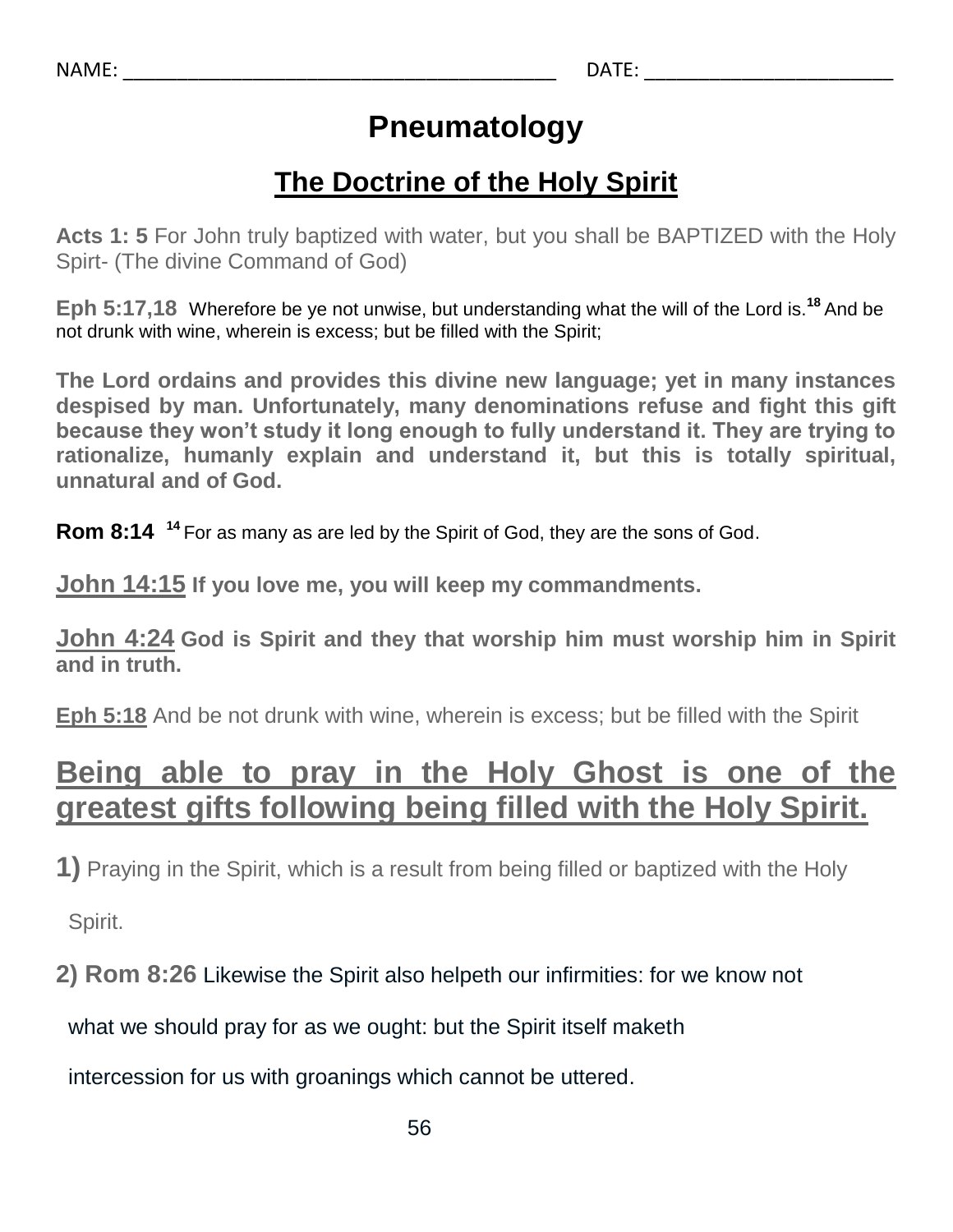- **3) Jude 20 <sup>20</sup>** But ye, beloved, building up yourselves on your most holy faith, praying in the Holy Ghost,
- **4) Matt 3:11** John the Baptist preached that we would be BAPTIZED with the Holy Spirit and with Fire.
- **5)** Praying in tongues is called by many a Grace (It's freely given from, the

heart of God}.

#### *Praying in the Holy Spirit is (no really an option, it is a New Testament Command from God. (To represent God to your fullest,you need this Gift).*

**6) I Cor 14: 14, 18** Paul speaks when I pray in an unknown tongue my spirit prays . Then he says in 18 verse "I thank God that I speak in tongue more than you all. **This happened (Ist Cor 9:17)**

**7) Eph 6:18,19** after saying place on the Amour God commands through Paul;;;Praying always with all prayer and **supplication in the Spirit**, and watching thereunto with all perseverance and supplications for all saints 19 And for me that utterance may be given unto me, that I may open my mouth boldly , to make known the mystery of the gospel.

**The world is in turmoil. Virtually every headline in today's media broadcasts signifies reports of gloom and doom. However, during this time, you can receive exciting divine wisdom and extraordinary insight from God by praying in the Holy Ghost.**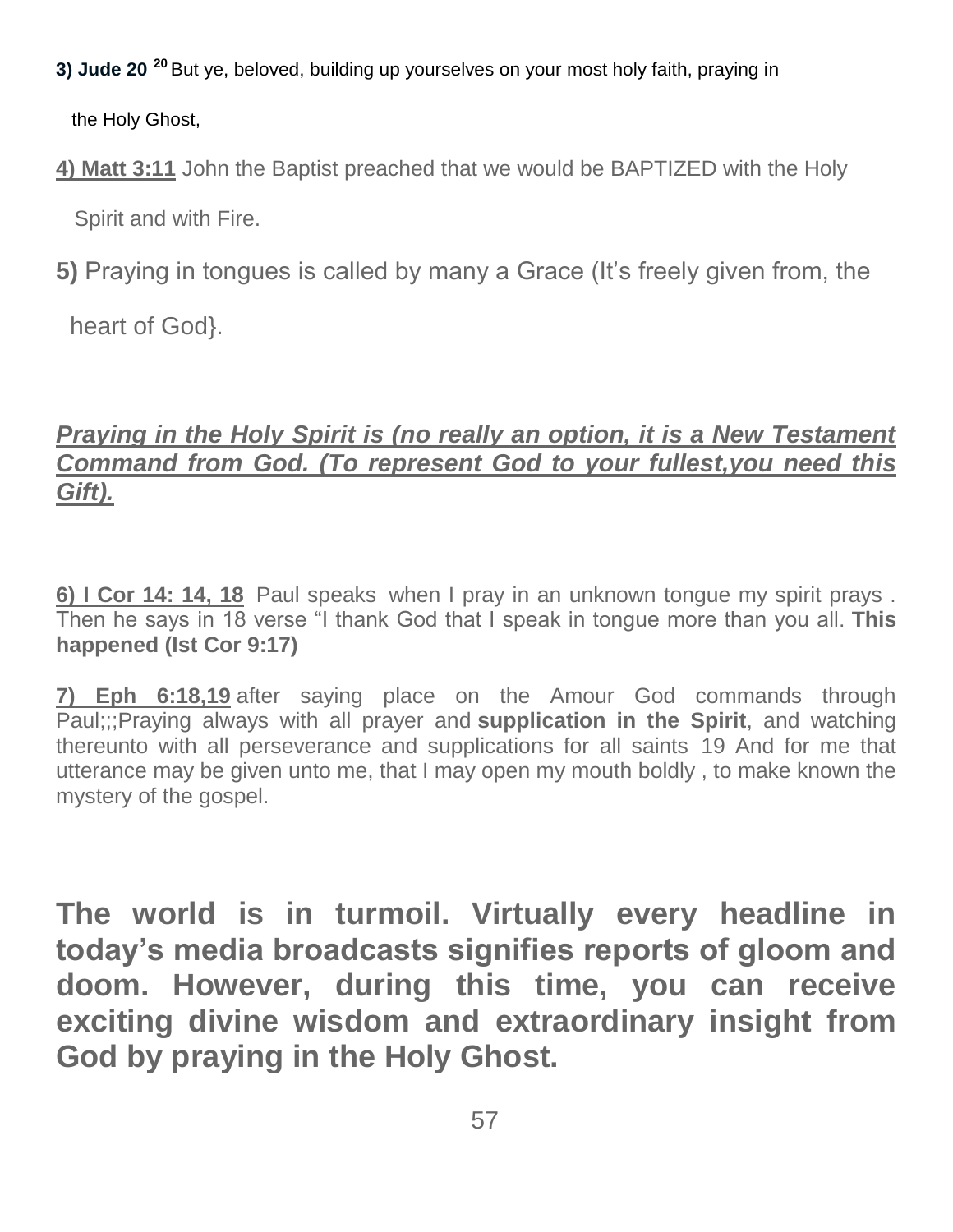**1) Proverbs 20:5** states, *"Counsel in the heart of man is like deep water; but a man of understanding will draw it out."* Like pulling water from a deep well, you can draw out of your spirit solutions to life's problems by praying the perfect prayer, which is praying in the spirit (also known as praying in tongues).

**2)** Praying in the Spirit, Praying In Tongues, Praying in the Holy Ghost, Praying the

Perfect Prayer are Synonymous, also singing in the Spirit gets the work done.

- **3)** It is one of the best ways to pray because you pray the perfect Word of God.
- **4)** You also pray about things you are not aware of.
- **5)** Pray for emergencies as He wakes you early in the morning or in the noon day.
- **6)** Through tongues, the Holy Spirit intercedes for others through you in a way

that is superior to anything you could pray in your own language.

- **7)** The enemy cannot interfere with this type of prayer because he does not know what you are saying!
- **8)** Your own mind, will, and emotions cannot get in the way of your prayer.
- **9)** Praying in the spirit is an act of faith
- **10)** Human wisdom will fail in these last days. That is why it is crucial for you to have the wisdom that comes directly from the Lord operating in your life.
- **11)** It's called your Heavenly Language. While praying this powerful prayer, you depend solely on the wisdom of God, not on your own intellect.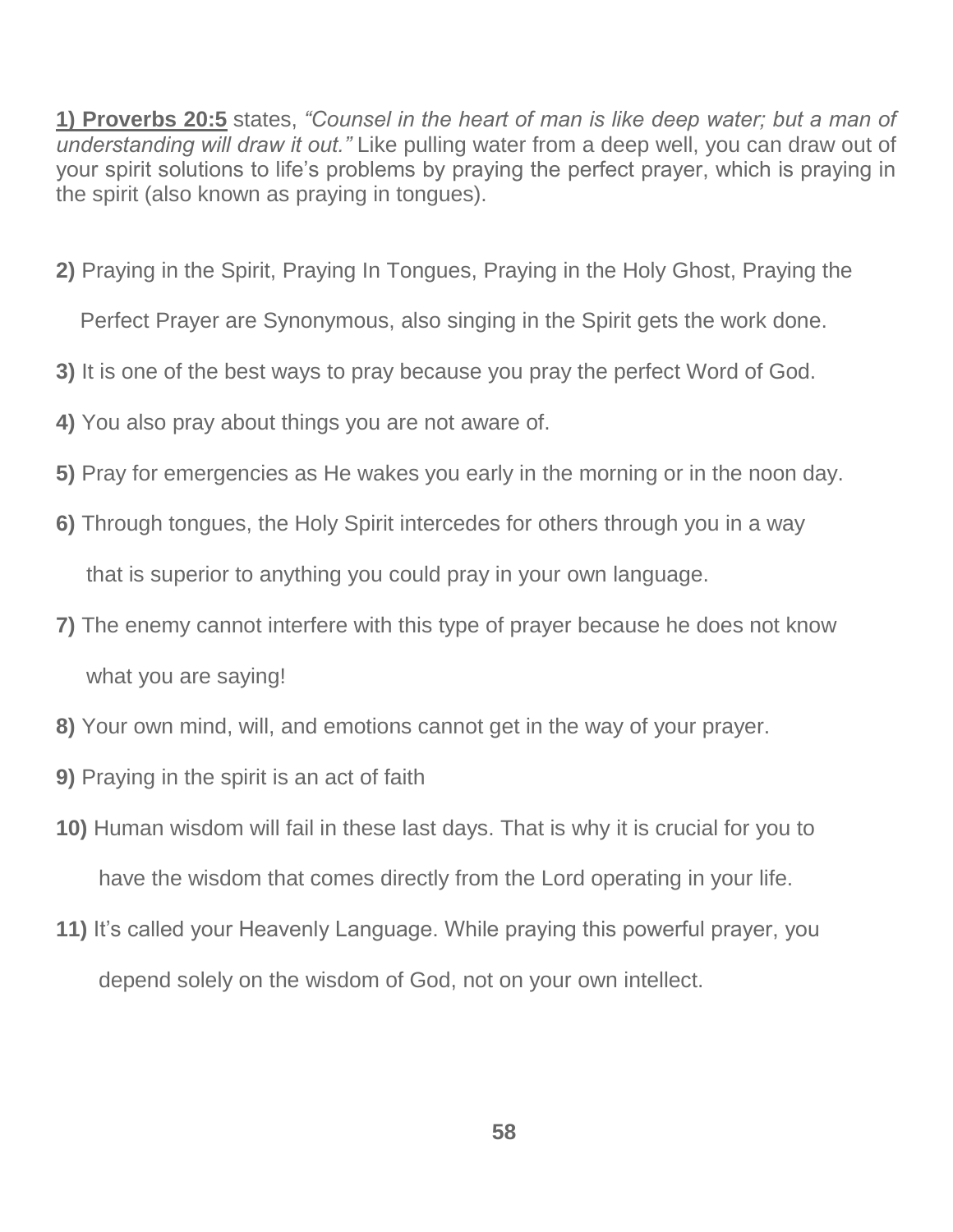- **12)** This prayer connects you to the mysteries of God. *"For one who speaks in an [unknown] tongue speaks not to men but to God, for no one understands or catches his meaning, because in the [Holy] Spirit he utters secret truths and hidden things [not obvious to the understanding]"* (1 Corinthians 14:2, *AMP*).
- **13)** When you pray in tongues, you can also release your faith and ask God to give you the interpretation of those things you pray. He will speak things to your spirit that may surprise you. You will receive revelation knowledge from Heaven, hidden wisdom to get ahead in life**.**
- **14)** The revealed knowledge you receive through praying the perfect prayer will give you the edge you need to rise above today's challenges.

## *Every* **born-again Christian possesses the ability to pray in tongues, including you!**

**Praying in the Holy Ghost will get you out of ruts and dungeons, cause the believer to be able to abstain in prisons and tough situations.**

**I Cor 14:4** He edified himself – strengthened, build s himself up.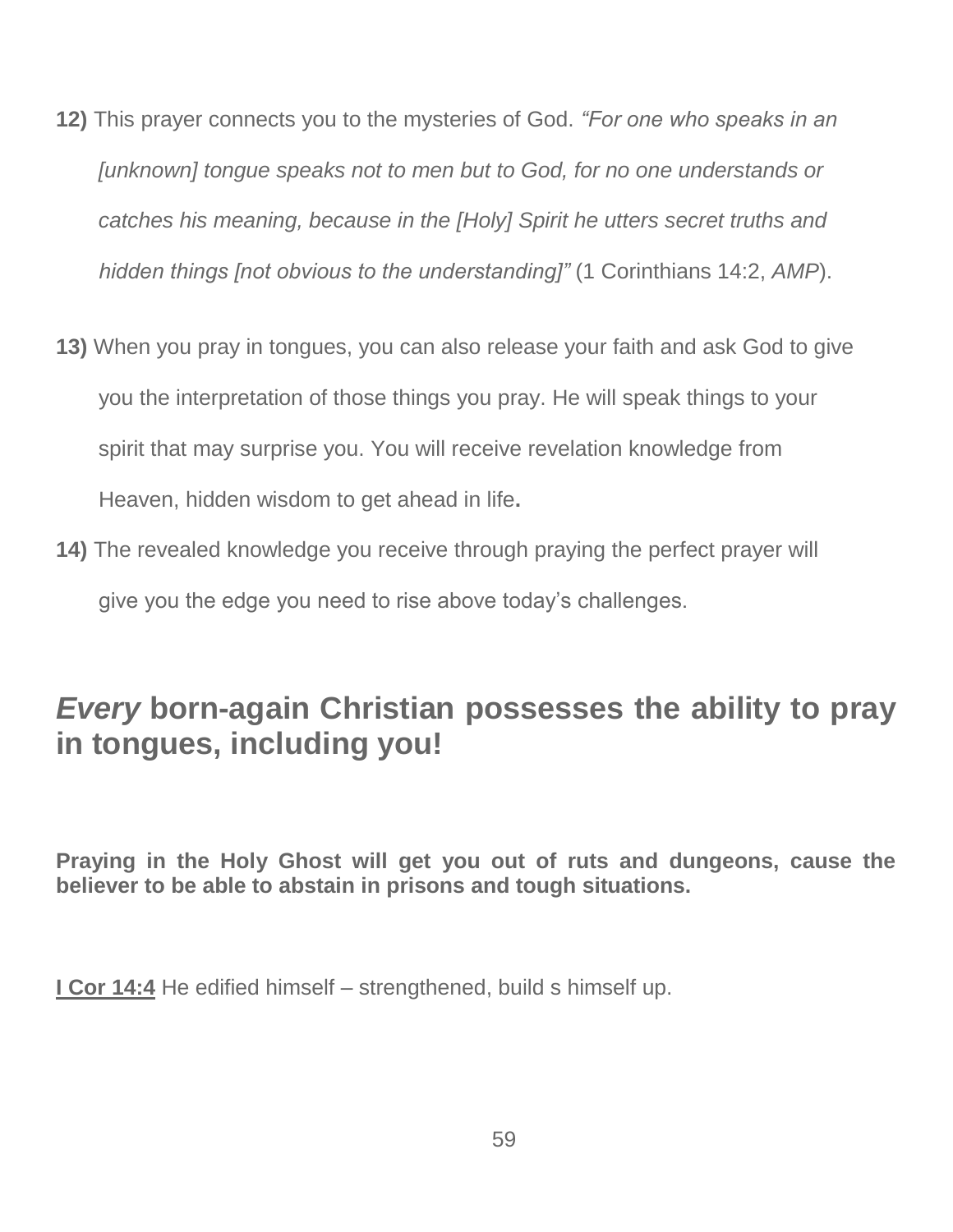**Jude 20** But ye , beloved , building up yourselves on your most Holy Faith praying in the Holy Ghost.

**John 16:33** These things I have spoken to you that you may have PEACE and you can be an OVERCOMER, ( not so you can have a piece of Bread ) But so you can have peace concerning bread for the rest of your life)

**I Cor 14:18** Paul spoke in tongues, we believe it happened after Ananias laid hands on him in **Acts 9:17**

**Acts 10:44** Ten years later Cornelius and **the Gentiles** received the Baptism of the Holy Spirit by hearing and preaching the Word of God **by Peter.**

**Read** - **Acts 19:1-8** Twenty years after Pentecost, the believers in Ephesus received the Holy Spirit through the laying on of Hands**. Verse 6 Key- Have you received the Holy Ghost since you BELIEVED?**

### **Unquestionable Supernatural Benefits:**

**1) John 14:15-17** I will not leave you comfortless, keep my commandment because I will send the **Spirit of Truth** for you .

2) His intentional desire will be to begin to build very close relationship with you. He is God's personal agent to be your personal Comforter, guide, friend, counselor, confidant etc.

3) The Holy Spirt will look for you to never get overwhelmingly alarmed and out of control when anything surprisingly happens. HE will look for you to instantly refer to him and he will (in your calmness) give you what to say and what to do, even if it means to just be still and quiet.

4) The Holy Spirit will sometimes wake you up at night to give you instructions, insight and answers to prayers and divine assignments.

5) The Holy Spirit will provide confirmation on tough decisions. He will make sure you get as many confirmations you will need to be completely sure as to what decision to make.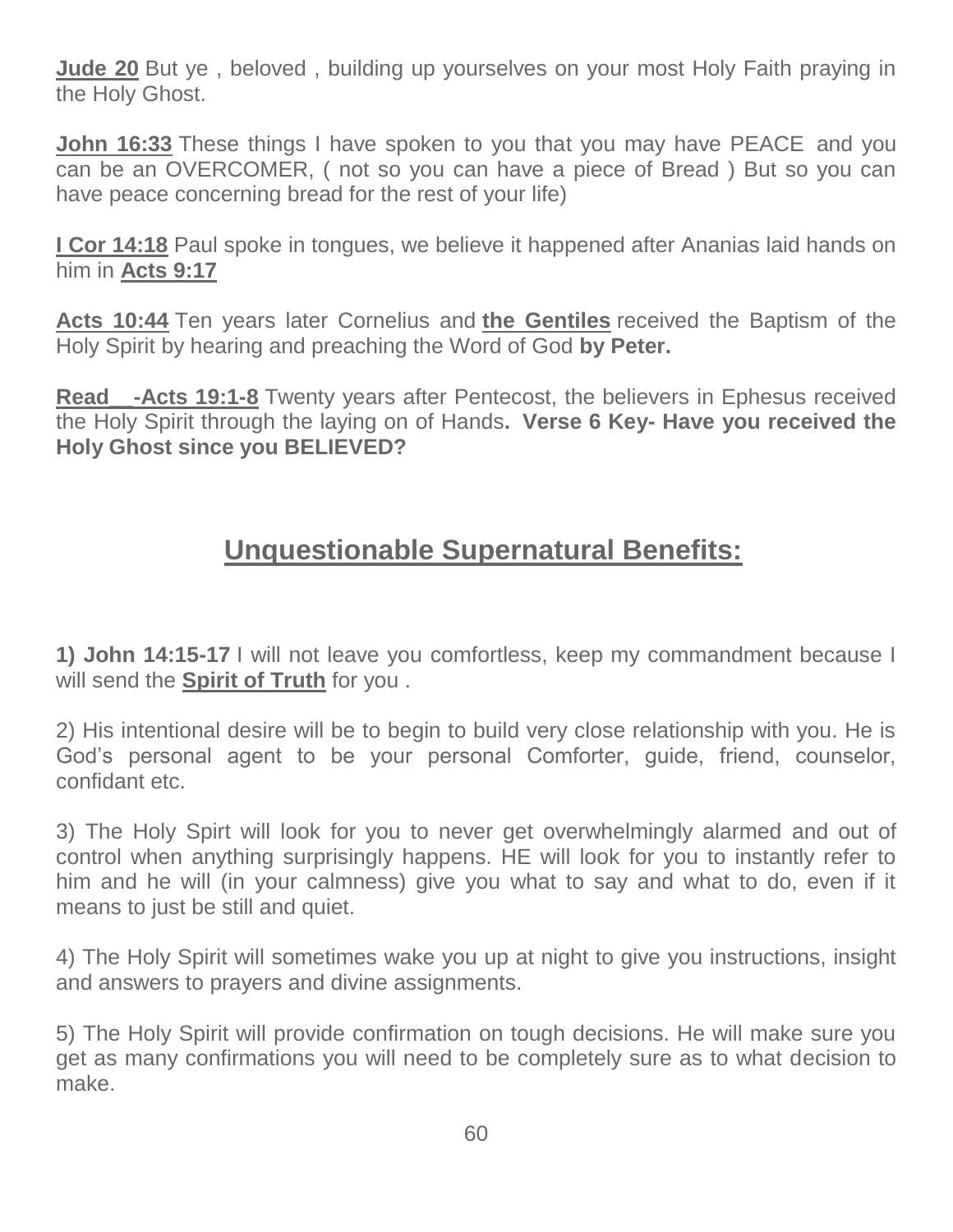6) The Holy Spirit will only tell you what Jesus would tell you and what can mostly be confirmed in scripture. –When you are given something unusual by him, this is likely given to those that hear God as clear as a bell and have received undoubtable instructions from God often. .i.e. such as Joshua receiving instructions to go around Jericho wall those 7 days.(Joshua 6)

7) Most believers and leaders need to stick closely to confirming what The Holy Spirit instructs with scripture. If it sound unusual most likely, it's the devil trying to deceive you and not the Holy Spirit.

# *Warning!!!!!!!!!!!*

Many are saying (God's) leading them in certain directions and telling them unusual things and it's the devil, their own immature conscience, under mind controlling meds, or want to be mature and deep and impressive. Many want to move onto other ministries before they have been adequately trained and confirmed by their leadership. You will soon find they have been misled and deceived because what they have released (God said) never comes to past. This should make them stop but many just keep right on neglecting spiritual correction to prove they are right. Their ungodly pride keep them deceived, unreachable, blind and stagnated.

As it relate to interpreting scripture- as with the church at Corinth, – this city had many laws, cultural laws and rules that was just for them at that time. There laws dealt with covering, hats, veils, clothing, attire, make up and speaking in public. It was also understood that Paul had major problems with order in God's House in Corinth.

Western culture have none of these issues. Also when it comes to braids, make up, pants, wigs, large ear rings, and red clothing's our culture have absolutely no problems with God laws as long as you are happy with making yourself happy. The sin is (only) when you use the above **to do evil** such as to sway someone else's spouse. **(James 1:17)** Every good and perfect gift come from above.